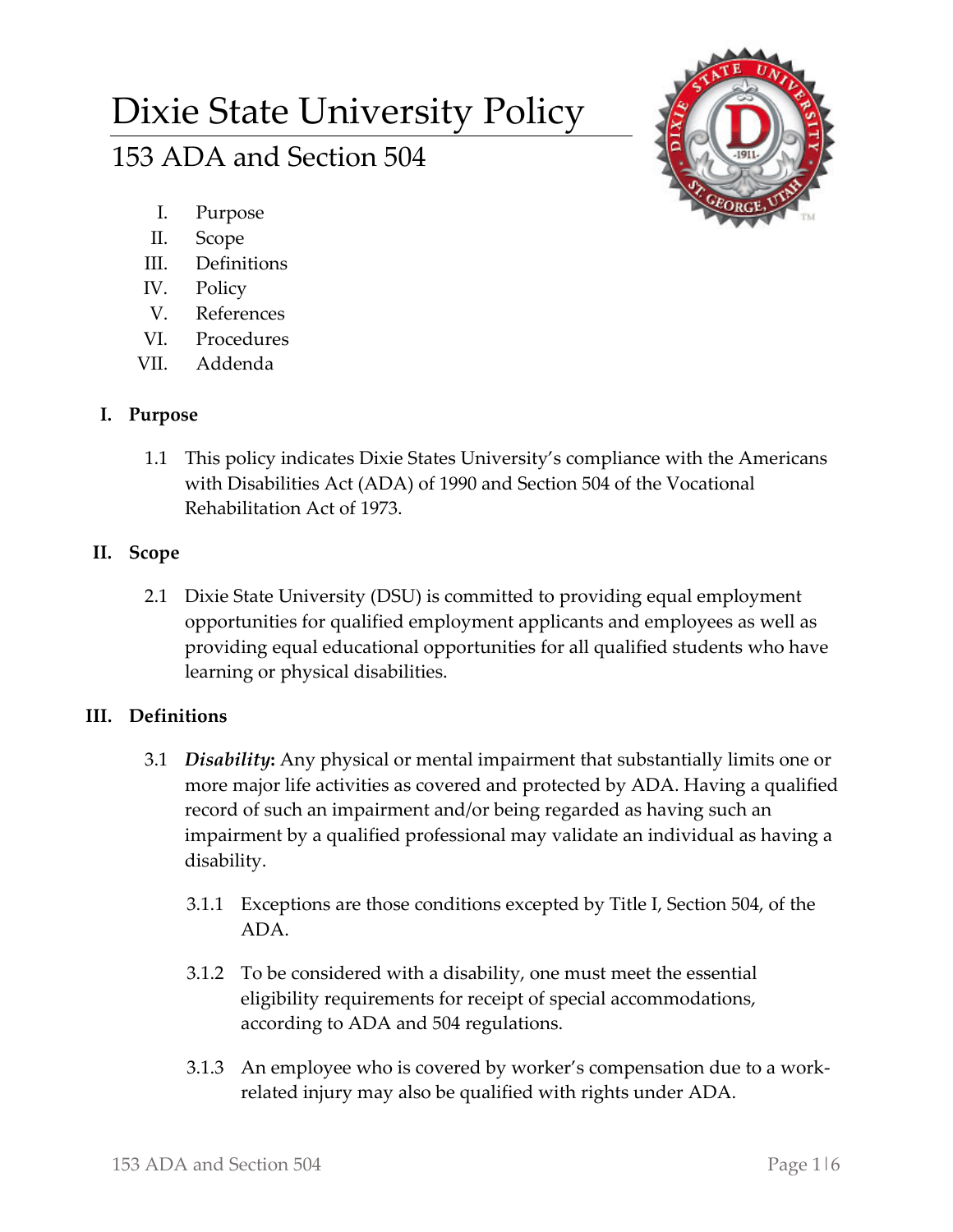- 3.1.4 An employee may qualify for a temporary transitional assignment upon return to work after being on workers compensation, due to the development of a disability, or during the disability qualification determination period.
- 3.2 *Reasonable Accommodation***:** Effective accommodation of a qualified individual with a disability by which barriers to equal employment opportunity are removed or alleviated, so that they are enabled to perform the essential functions of the job for which they are hired.
	- 3.2.1 Reasonable accommodation should not impose an undue hardship on the employer. "Undue hardship" mean significant difficulty or expense, which is extensive, substantial, or disruptive.
	- 3.2.2 An employer is obligated to provide reasonable accommodation only for qualified individuals with eligible disabilities.
	- 3.2.3 Reasonable accommodation also considers the health or safety of other employees.
	- 3.2.4 Employees must be able to perform the essential functions of the job, either with or without accommodation.
	- 3.2.5 If reasonable accommodations will not enable the employee to perform the job adequately, the employee may be judged to be not qualified for the position.
- 3.3 *504 Compliance Officer(s):* The person(s) responsible for assuring that the University and the ADA Coordinators are complying with requirements of reasonable accommodation. For students, that person is the Executive Director of Human Resources and for employees or applicants, that person is the Director of the Disability Resource Center.
- 3.4 *ADA Coordinator(s)***:** The person(s) designated by the University to authorize and ensure the provision of reasonable accommodation and other ADA related assistance. For students, that person is the Director of the Disability Resource Center and for employees or applicants, that person is the Executive Director of Human Resources.

### **IV. Policy**

4.1 It is the University's policy to ensure that employment decisions are made without discrimination, including but not limited to, decisions concerning hiring, compensation, benefits, job assignments, training, evaluations, working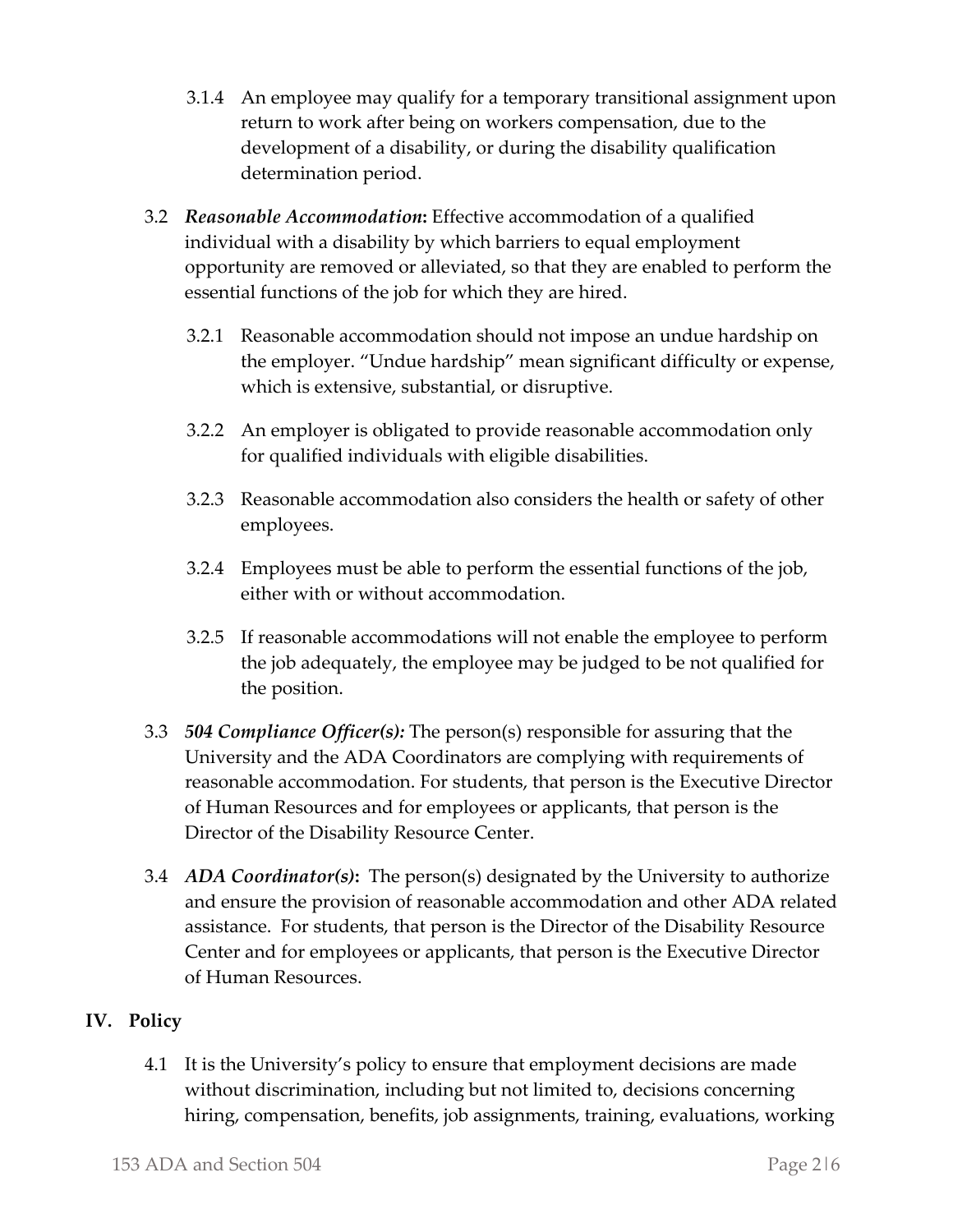conditions, and opportunities for advancement.

- 4.2 Dixie State University expresses intent to provide reasonable accommodation, as necessary, to enable an otherwise qualified person with a disability to perform successfully the essential functions of the job.
- 4.3 DSU's objective is to encourage program participation, provide program access, and deliver services to students with disabilities in the most integrated setting possible in compliance with ADA and Section 504 of the Vocational Rehabilitation Act.
- 4.4 The Human Resources Office is responsible for posting a notice of the Americans with Disabilities Act in locations appropriate for employee and applicant access, while the Disability Resource Center ensures notice for students.

#### **V. References**

- 5.1 University Policy 164: Protected Class and Non‐Title IX Discrimination, Harassment, Sexual Harassment and Retaliation
- 5.2 University Policy 533: Student Accommodations
- 5.3 Americans with Disabilities Act of 1990
- 5.4 Section 504 of the Vocational Rehabilitation Act of 1973

#### **VI. Procedures**

- 6.1 Request: It is the responsibility of the employee, student, or applicant to disclose their disability and to request reasonable accommodation, if desired, from the ADA Coordinator. Accommodation is to be requested in the following manner:
	- 6.1.1 Requests are to be made to the ADA Coordinator in writing, when possible, or in another appropriate format.
	- 6.1.2 The requestor needs to provide necessary information as determined by the ADA Coordinator.
	- 6.1.3 It is the responsibility of the requestor to provide the necessary medical or psychological information identifying diagnosis, associated functional limitations, and their effect of major life and work activities.
		- 6.1.3.1 Additional opinions may be required by the ADA Coordinator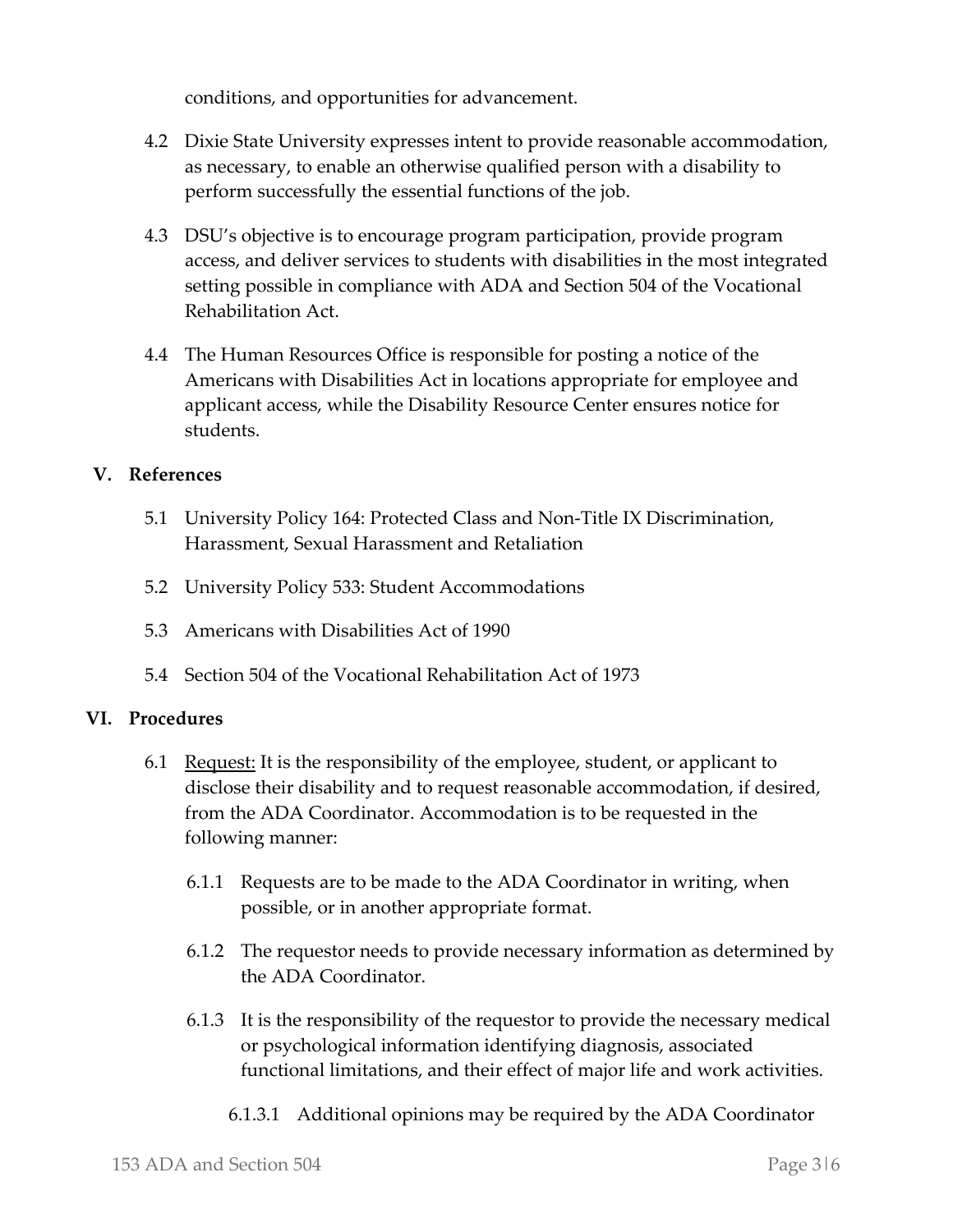and obtained at the expense of the requestor or their department, if an employee.

- 6.1.4 The ADA Coordinator has discretion to provide reasonable accommodations where the disability is obvious.
- 6.1.5 The requestor should provide a release of information to allow communication between the University and the medical certifier.
- 6.1.6 It is the responsibility of the requestor to recommend the nature of the accommodations s/he desires and to provide a detailed description and an explanation of its appropriateness.
- 6.1.7 The University will determine eligibility for and specify the nature of academic adjustments accommodation or reasonable work‐related accommodations.
- 6.2 Response: The ADA Coordinator will consult with the requestor and others as deemed appropriate. This may include the supervisor, department head, or other appropriate individuals both inside and outside the University.
	- 6.2.1 Simple, inexpensive, work accommodation may be granted by the supervisors to all requestors alike without regard to ADA.
	- 6.2.2 The ADA Coordinator is to be informed of all requests that involve a work change due to a health condition.
	- 6.2.3 The reasonableness of any accommodation will be made on a case‐by‐ case basis.
	- 6.2.4 Determinations will be rendered in a timely manner after considering the information provided in the request and reviewing accommodations available.
	- 6.2.5 The ADA Coordinator may provide temporary accommodations as are appropriate while required documentation is obtained and ADA/504 determinations are being made.
	- 6.2.6 Before a request is denied, the state risk management office will be consulted.
	- 6.2.7 Decisions regarding the determined accommodation will be issued by the ADA Coordinator, in writing, to the requesting person.
	- 6.2.8 The University shall share ADA information internally on a "need to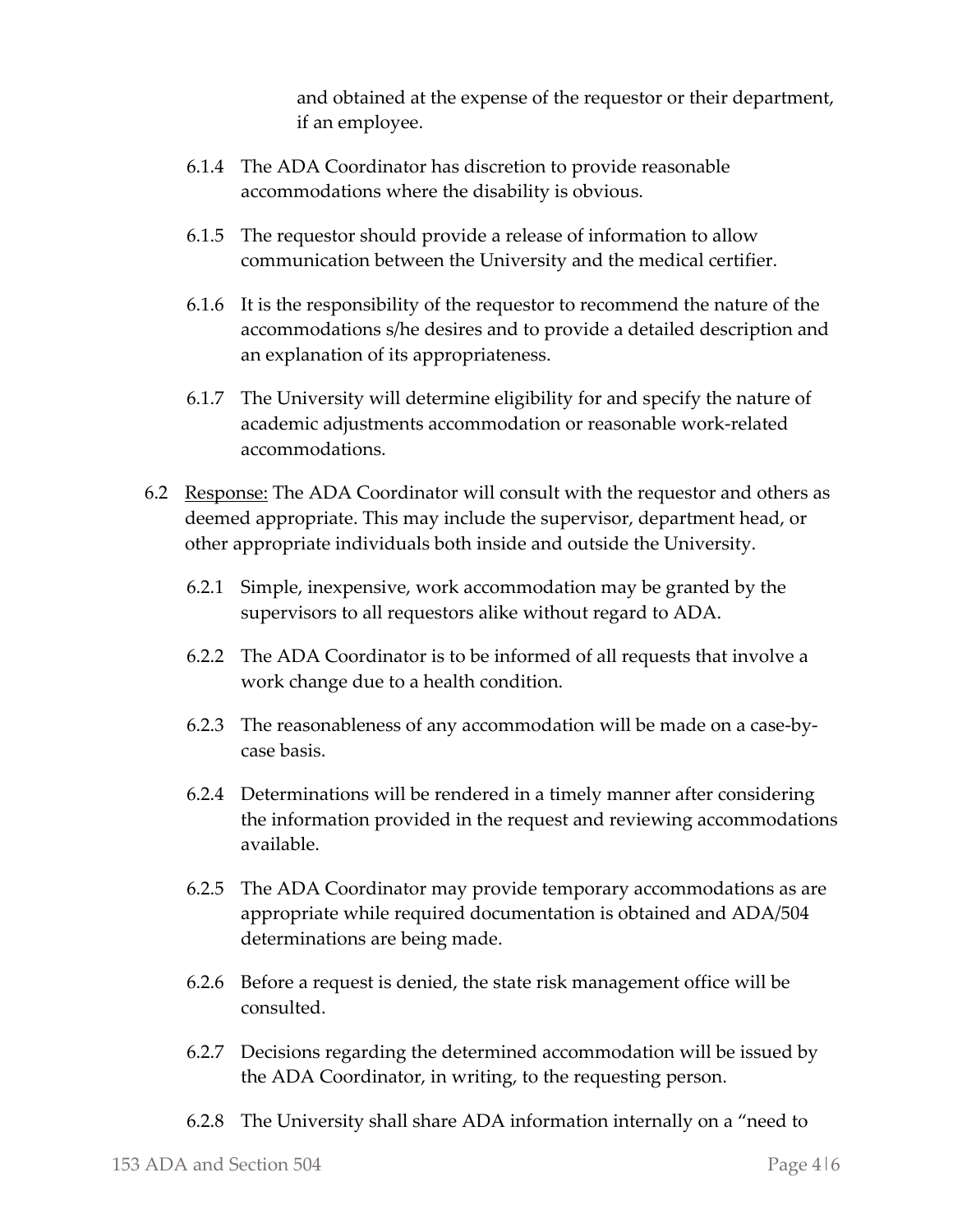know" basis.

- 6.2.9 Supervisors are to provide accommodation. However, they will receive only information about job limitations and needed accommodations. They will not receive information regarding the requestor's disability, unless the disability creates a life‐safety issue.
- 6.2.10 Medical and Psychological records and other ADA information will be classified as confidential and will be maintained in keeping with the confidentiality requirements prescribed by the ADA Coordinator, ADA and GRAMA (Government Records Access and Management Act).
- 6.3 Direct Threat: Employees who present a direct threat to the safety of themselves or others, due to a qualified disability, may receive a new or a transitional assignment if appropriate or as a reasonable accommodation, if it will alleviate the safety threat.
	- 6.3.1 If accommodation is not possible or the safety threat remains, the employee may be terminated.
- 6.4 Appeal: If the employee, applicant, or student believes a denied accommodation or a determined accommodation to be inadequate or unacceptable, they may appeal the decision, in writing or in another appropriate format, to the 504 Compliance Officer.
	- 6.4.1 The 504 Compliance Officer will investigate the appeal and make a recommendation to the Associate Vice President (AVP) of Executive Affairs / Chief of Staff, who will make the final determination of accommodation on behalf of the University.
- 6.5 Complaints: Any disability discrimination complaint should be reported to the Director of Equity Compliance, who is responsible for University Policy 164: Protected Class and Non‐Title IX Discrimination, Harassment, Sexual Harassment and Retaliation, by completing the Incident Reporting Form on the University's Equity Compliance and Title IX website or by calling 435‐652‐ 7747.
	- 6.5.1 A compliant which is an appeal of a determined accommodation should be made following the process in 6.4 above.

### **VII. Addenda – N/A**

Policy Owner: Chief of Staff